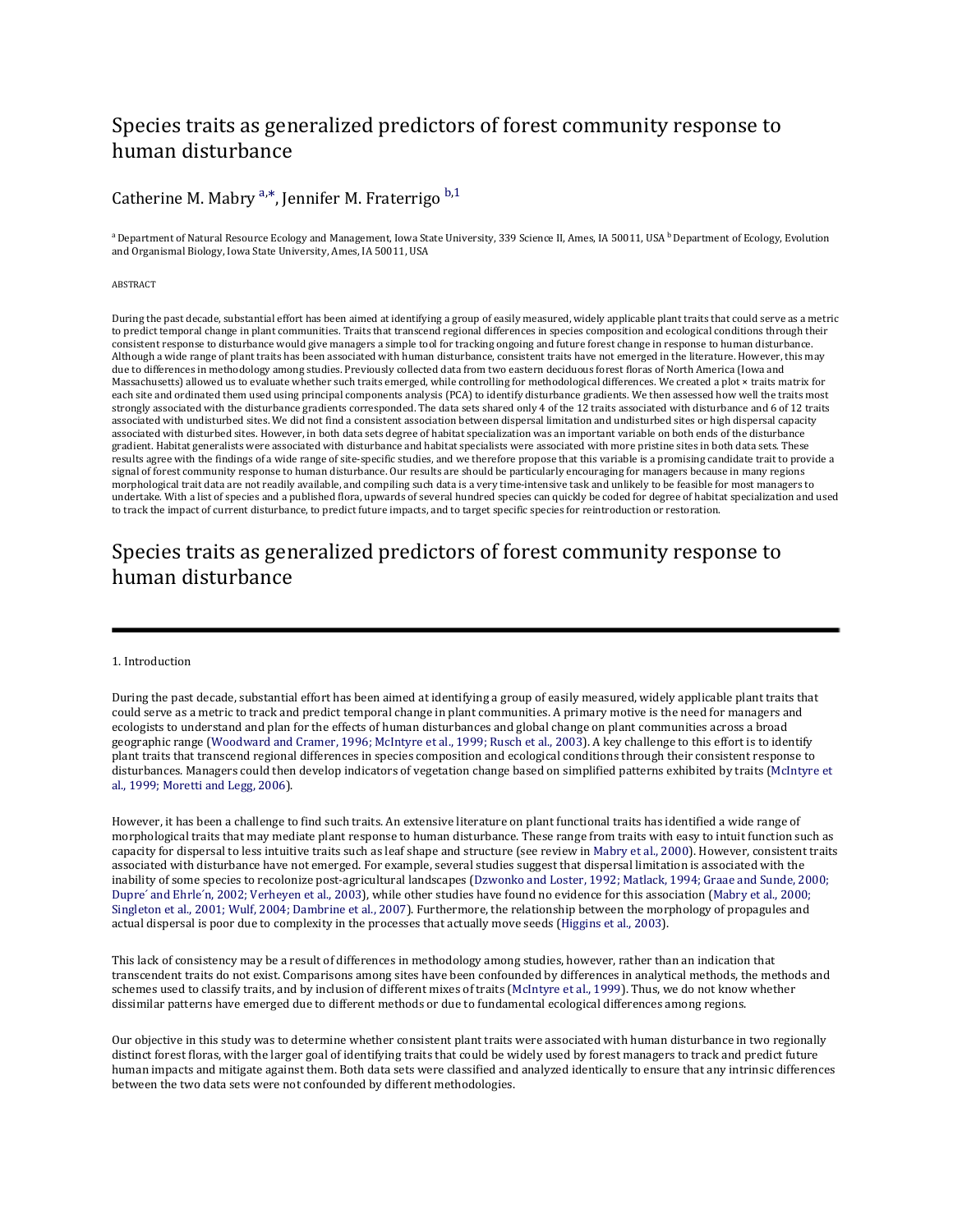Previously collected data from two eastern deciduous forest floras of North America provided an ideal opportunity test this idea. Our two regions, central Massachusetts and central Iowa, USA, are part of the temperate deciduous forest biome, but represent different formations within eastern North American Forests (Fig. 1; Barbour and Billings, 2000). Both regions have experienced intense human impacts, but the time period and type of human disturbances have differed (Table 1). In Massachusetts and throughout New England, European settlement and deforestation were followed by a period of intensive agriculture (including both cultivation and pasture) that peaked around 1850. This was followed by widespread farm abandonment that has resulted in modern forests that are a mosaic of secondary forests interspersed with smaller areas used as woodlots but never cleared for agriculture (Gerhardt and Foster, 2002). In Iowa, timber harvesting, cattle grazing, and cultivation have been widespread since settlement began in the mid-1800s. Grazing, which peaked between 1924 and 1982, has had the greatest impact on the ground-layer vegetation of the remaining remnants (Whitney, 1994; Mabry, 2002). The impact of these disturbances on the forest herbaceous layer in both regions is increasingly a concern for conservation. This layer exhibits a long-term legacy of past disturbance, accounts for most of the forest biodiversity and is of critical functional significance in forest ecosystem processes, particularly, regeneration of canopy trees and nutrient cycling (Muller and Bormann, 1976; Roberts, 2004; Gilliam, 2008; Mabry et al., 2008). Long-term legacies of human impacts are likely much more widespread then previously realized and may extend over a millennia (Dambrine et al., 2007).

Separate trait-based analyses of the Massachusetts and Iowa data sets demonstrated that fruit and seed characteristics, growth form, and degree of habitat specialization were among the most important categories of traits mediating response to human disturbance (Mabry et al., 2000; Mabry, 2002). However, prior to this combined analysis, the two studies were not directly comparable because methodologies differed.

We hypothesize that if traits transcend floristic differences across regions and can be used to track and predict the response of forest plant species to human disturbance, we should be able to identify similar associations between traits and disturbance in Iowa and Massachusetts despite differences in floras and specific details of human impacts. Our study adds a new dimension to prior work relating plant traits to human disturbance because we use identical traits and analytic methods, which removes these as confounding factors in the cross regional comparison and allows us to pinpoint consistent patterns. We also focus on identifying a simple indicator that could be adapted by forest managers.

### 2. Study areas

Our study includes two floristically distinct components of the North American eastern deciduous forest (Fig. 1). Central Massachusetts is a mixed deciduous forest characterized by a transition between hardwoods and white pine-eastern hemlock. The forest canopy is characterized by Pinus strobus, Tsuga canadensis, Acer rubrum, Betula lenta, Betula alleghaniensis, Fagus grandifolia, and Quercus rubra (Gerhardt and Foster, 2002). Central Iowa is located in the transition between the central prairies and plains and the eastern deciduous forest. Acer nigrum, Carya ovata, Quercus alba, Q. macrocarpa, Q. rubra, Q. velutina and Tilia americana dominate the upland forests (van der Linden and Farrar, 1993).

We used plant species data from previously conducted studies (Mabry, 2000; Gerhardt and Foster, 2002). In each study, data included measures of canopy trees, understory trees, shrubs, and all vascular non-woody understory or ground-layer species. In both Iowa and Massachusetts, species were sampled in 20 m  $\times$  20 m plots. In central Iowa, plots (n = 103) were located in remnant forests that could be separated into two levels of grazing intensity: ungrazed for at least 50 years vs. currently grazed or grazed within the past 15 years (Mabry, 2002). In central Massachusetts, the plots (n = 76) were located in the township of Petersham and could be divided into two types of land use: secondary forests that developed on abandoned agricultural land and primary forests that may have been selectively logged during the period of intensive agriculture, but had never been converted to pasture or row crops (Gerhardt and Foster, 2002). Similar abiotic data were also collected for the Iowa and Massachusetts plots (Table 1).



Fig. 1. North American forest ecoregions and study locations used in a comparative study of plant and trait response to human disturbance in two North American deciduous forest floras.

3. Methods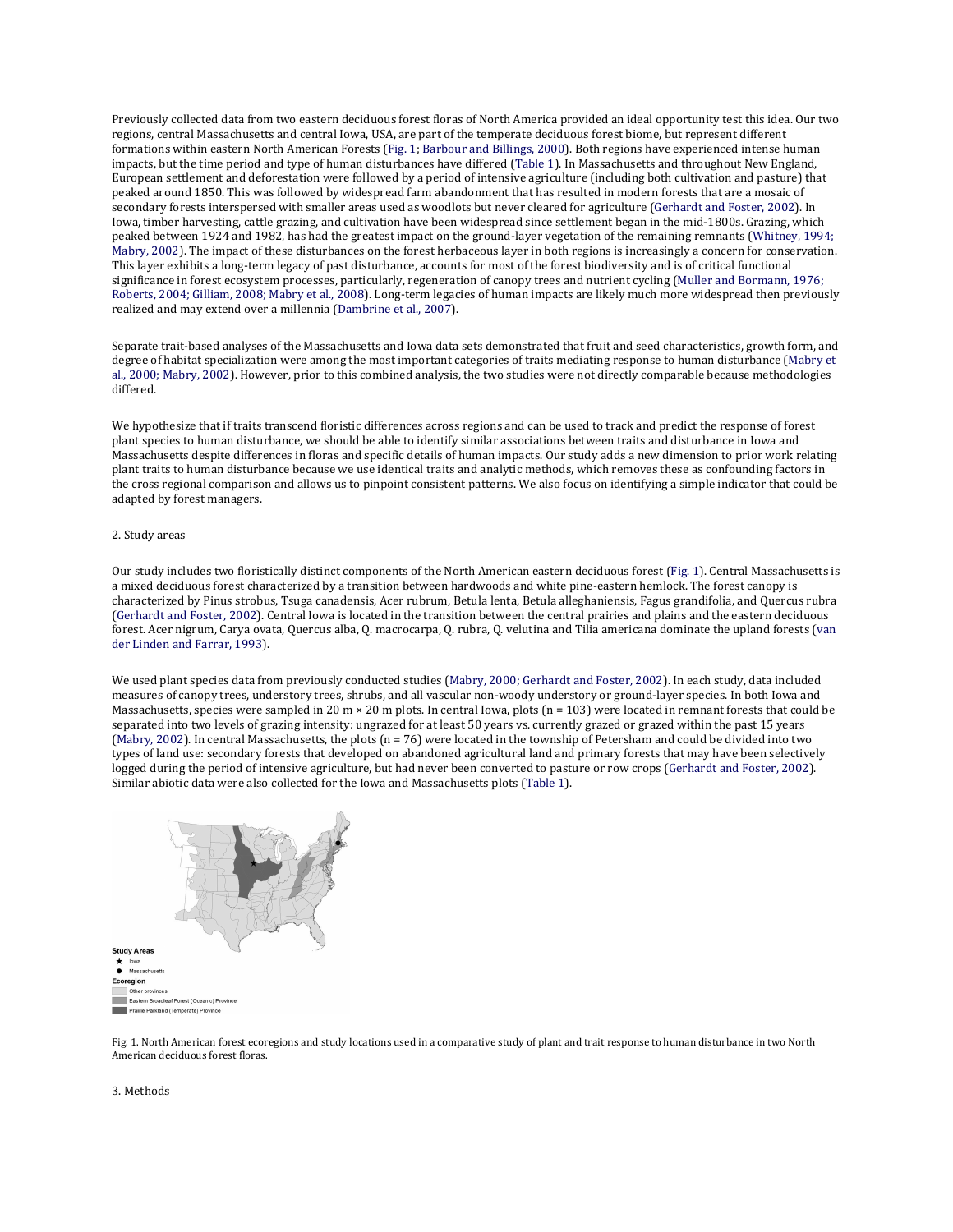## 3.1. Trait selection

We classified all species in the two data sets with respect to 17 traits (54 trait states when expanded to binary form). The 17 traits included eight related to reproduction, six related to vegetative structure and three related to habitat (Table 2). This array of traits was chosen because each had previously been shown to have some relationship to disturbance (reviewed in Mabry et al., 2000). Due to the large number of species and the difficulty in measuring physiological traits, we were limited to reproductive and vegetative traits that could be scored from published sources and herbarium specimens (Barkely, 1986; Gleason and Cronquist, 1991).

We also categorized each species by three habitat attributes because an association between aspects of habitat and human disturbance has been previously demonstrated for both study regions (Mabry et al., 2000; Mabry, 2002). Species were classified by whether they were present in the region prior to Euro-American settlement or not (native vs. non-native). We also classified species by two aspects of habitat specialization, which refers to the need or preference some organisms exhibit for specific environmental conditions in which to live. We contrast specialists for deeply shaded sites with generalists that occur in both deep shade and more open forests (i.e. which show no such preference). We also contrast specialists on sites with rich, mesic soils with generalists that are found in both rich, mesic and drier sites (Table 2). Note that habitat specialization is not circular with human disturbance. For example, in the Midwest, USA, some forest plant species occur in open dry forests and savannas as well as closed canopy and moist forests, all of which are considered nondegraded native plant communities (Brudvig and Mabry, 2008). Habitat traits were obtained from the description of species' habitats in published floras, primarily Gleason and Cronquist (1991), but also Flora of the Great Plains (Barkely, 1986) if a species was not included in the former flora.

## 3.2. Data analysis

To determine whether similar traits are associated with human-caused disturbance in the two data sets, we created a matrix of plots  $\mathbb D$ traits. This was done by multiplying a species × traits matrix by a plots × species matrix to create a new matrix of plots × traits. In the resulting matrix, data were the presence/ absence of traits in the plots. Ordinations of the plot  $\mathbb D$  trait matrices were then conducted with principal components analysis (PCA), which is effective for reducing the dimensionality of morphological trait matrices (McCune and Grace, 2002). We chose to use Pearson correlation coefficients in the cross-products matrix to ensure that all variables contributed equally to the solution. Using the resulting PCA axis scores for each plot, we analyzed the relationship between plot scores and environment and distur- bance factors measured for each plot. This allowed us to validate previous results that revealed disturbance as a significant gradient in the vegetation (Mabry et al., 2000; Mabry, 2002). Relationships were assessed using Pearson correlation for continuous factors, and one-way analysis of variance (ANOVA) for categorical factors. In the ANOVAs, PCA scores were the response variables, and environment/disturbance factors were the independent variables (fixed effects).

To examine the traits with the disturbance gradient, we identified the 12 traits ( $\sim$ 20% of traits) that had the highest loadings on both the positive and negative portion of PCA axis, which were associated undisturbed and disturbed plots respectively. To examine the possibility that picking the traits with the highest axis scores irrespective of sign skewed the traits towards the positive or negative end of the PCA axes, we also examined traits with the highest axes scores irrespective of sign. This resulted in only 1–2 more traits on the positive end of the gradient. We concluded that trait scores were not highly skewed and retained our use of 12 traits on each end of the axis to make comparison clearer.

We used multi-response permutation procedure (MRPP) to test for differences in trait abundance between the two matrices. The MRPP provided a non-parametric test of the null hypothesis that there is no difference in trait composition between the matrices (McCune and Grace, 2002). We selected Euclidean distance as our distance measure following the recommendations of Zimmerman et al. (1985).

### 4. Results

The Iowa and Massachusetts data had 64% of plant families and 23% of species in common. A list of the most common species in each data set is provided in Appendix A. The first two axes of the PCA explained 54% and 63% of the variation in the plot × trait matrix in Iowa and Massachusetts, respectively (Iowa: PCA  $1 = 42\%$ , PCA  $2 = 12\%$ ; Massachusetts: PCA  $1 = 63\%$ , PCA  $2 = 8\%$ ). As expected based on previous separate analyses of the data, we identified a gradient of human disturbance in each data set. In each, PCA 1 was significantly associated with abiotic variables and PCA 2 with the respective regional human disturbance, i.e. cattle grazing in Iowa (F = 16.0, p = 0.0001) and past land use in Massachusetts ( $F = 8.9$ ,  $p = 0.004$ ; Fig. 2).

Because we were interested specifically in plant community response to human disturbance across regions, we focused on the association between traits and the disturbance gradients identified. At the undisturbed ends of the gradients, Iowa and Massachusetts shared 6 of 12 traits (50%), while at the disturbed end of the gradient the two data sets shared only 4 of 12 traits (33%) (Table 3). Results of the MRPP also suggested that, overall, the two matrices differed in trait abundance (A = 0.31, p ≤ 0.0001).

In both Iowa and Massachusetts, ferns were associated with the undisturbed end of the gradient (axis 2), along with basal phyllotaxy, solitary flowers, and dehiscent fruits with 4–20 seeds (Table 3). No single life form was associated with disturbance in both data sets. In Iowa, disturbance was associated with graminoids, annuals/biennials and non-native species, whereas in Massachusetts it was associated with canopy trees and traits such as high reproductive output, and large seeds that are cached by animals. In both data sets disturbance was also associated with wind pollination, lack of vegetative spread and indehiscent fruits (Table 3).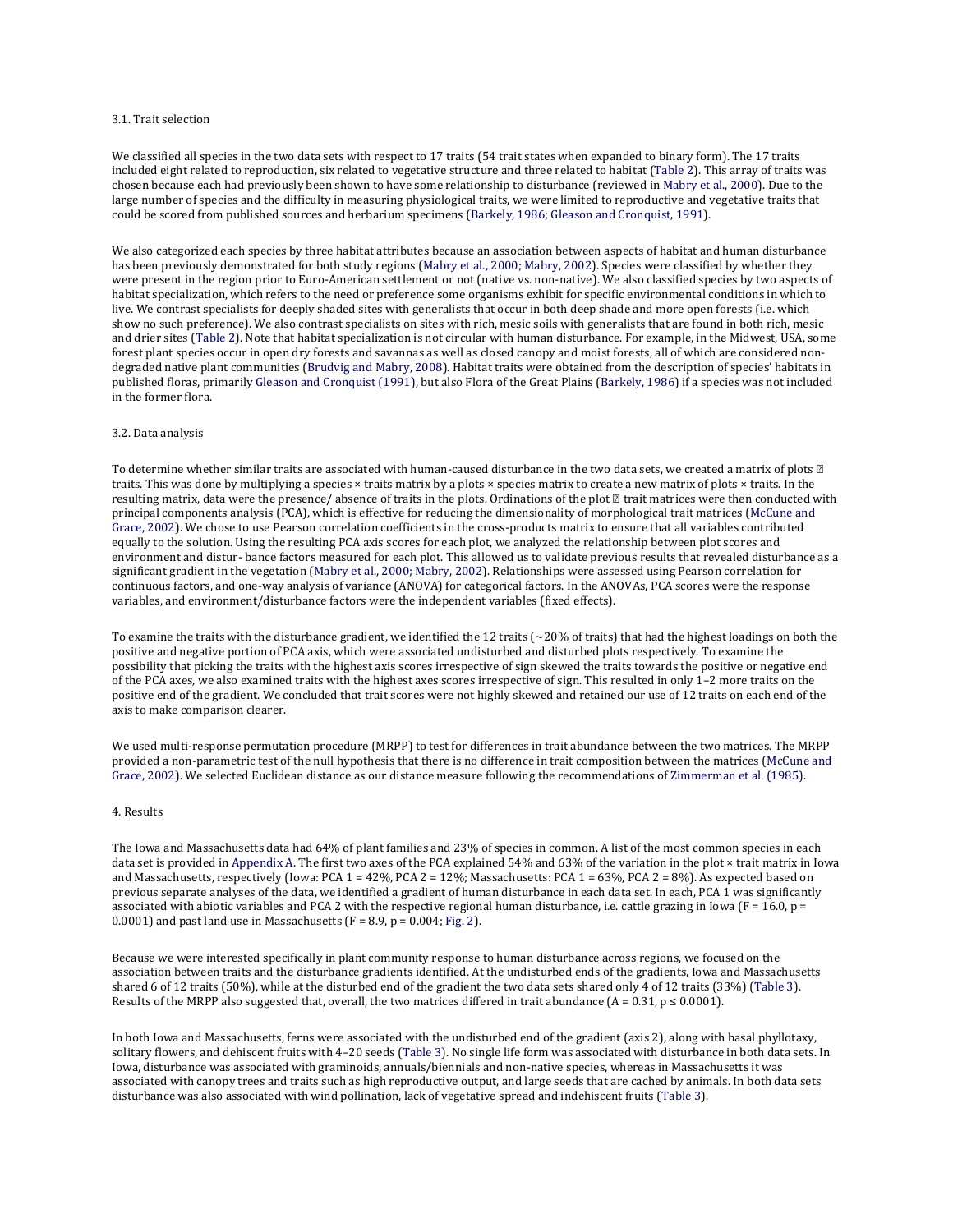In both Iowa and New England, habitat was an important variable on both ends of the disturbance gradient. In both, specialists on rich/mesic sites were associated with the undisturbed portion of the gradient, whereas generalists occurring on both dry and rich/mesic habitats were associated with the disturbed portion of the gradient (Table 3).

Axis 1 in Iowa was a gradient of low to high soil organic matter, high to low phosphorous and high to low slope. In Massachusetts this axis was a gradient of low to high O (organic) horizon soil pH and of high to low bulk density of the M (mineral) soil horizon. In both data sets the axes were separated by life form groups, with perennial herbs separated from annuals/biennials and non-native species (data not shown).



Fig. 2. PCA ordination of two North American deciduous forest floras. The first two **Example 1948** and 63% of the variation in the plot  $\times$  trait matrix in low<br>a axes explained 54% and 63% of the variation in the plot  $\times$  trait matrix in low<br>a and Massachusetts; respectively (lowa: PCA 1 = 42%, PCA 2 = Massachusetts).

Table 1

| Plot level disturbance and abiotic factors measured for two North American fores<br>floras, and used to relate traits to environment/disturbance gradients. |               |  |
|-------------------------------------------------------------------------------------------------------------------------------------------------------------|---------------|--|
| lowa                                                                                                                                                        | Massachusetts |  |

| Disturbance                                                                                  | Disturbance                                                                                  |  |  |
|----------------------------------------------------------------------------------------------|----------------------------------------------------------------------------------------------|--|--|
| Currently or recently grazed<br>(past 10-15 years)<br>Ungrazed for 50+ years                 | Primary woodland (not used<br>for agriculture prior to 1830)<br>Secondary woodland (pastured |  |  |
|                                                                                              | or cultivated prior to 1830)                                                                 |  |  |
| Abiotic factors                                                                              | Abiotic factors                                                                              |  |  |
| Slope $(\%)$                                                                                 | Slope $(\%)$                                                                                 |  |  |
| Exposure<br>NE, 346-360, 1-105 (least solar)<br>286-345, 106-105<br>SW. 166-285 (most solar) | Exposure<br>NE, 346-360, 1-105 (least solar)<br>286-345, 106-105<br>SW. 166-285 (most solar) |  |  |
| Landscape position<br>Level upland, upper slope<br>Midslope<br>Low slope                     | Landscape position<br>Ridgecrest, terrace, upper slope<br>Midslope<br>Low slope              |  |  |
| Soil nutrients: percent<br>phosphorous, potassium,<br>nitrogen                               | Soil bulk density (O and<br>M horizon) $(g/cm^3)$                                            |  |  |
|                                                                                              | Soil percent sand and fines<br>(silt and clay combined)                                      |  |  |
| Soil percent organic matter                                                                  | Soil percent organic matter<br>(O and M horizon)                                             |  |  |
| Soil pH                                                                                      | Soil pH (O and M horizon)                                                                    |  |  |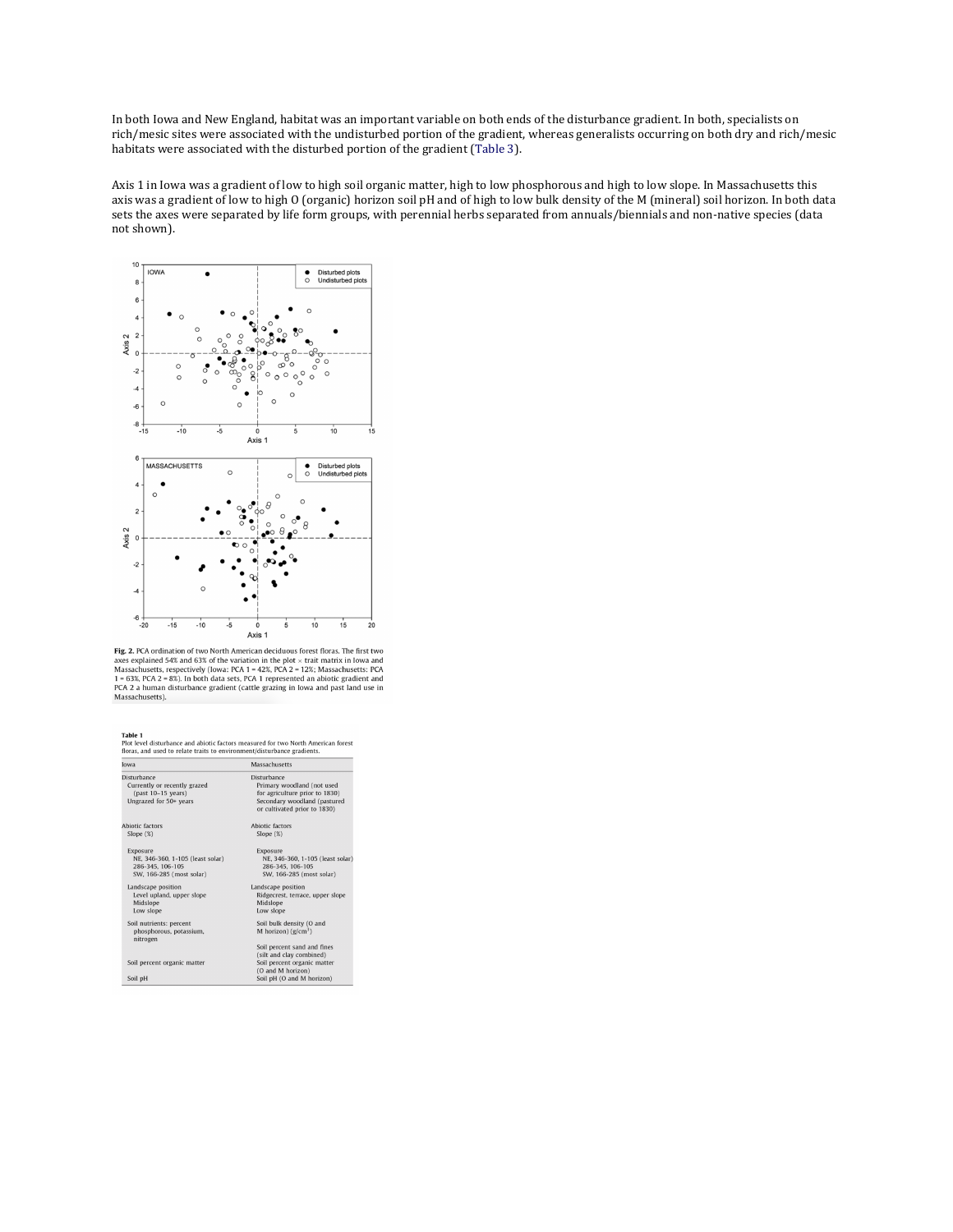|  | י |  |  |
|--|---|--|--|
|--|---|--|--|

Attributes compiled for three North American deciduous woodland floras.

| Vegetative traits | <b>Habitat traits</b>                                                                                                                                                                                                                                                                                                             |
|-------------------|-----------------------------------------------------------------------------------------------------------------------------------------------------------------------------------------------------------------------------------------------------------------------------------------------------------------------------------|
|                   | Historic range                                                                                                                                                                                                                                                                                                                    |
|                   | <b>Native</b>                                                                                                                                                                                                                                                                                                                     |
|                   | Non-native                                                                                                                                                                                                                                                                                                                        |
|                   |                                                                                                                                                                                                                                                                                                                                   |
|                   | Habitat preference 1                                                                                                                                                                                                                                                                                                              |
|                   | Habitat specialist -<br>rich/mesic sites                                                                                                                                                                                                                                                                                          |
| Annual/biennial   | Habitat generalist -<br>rich/mesic or dry sit                                                                                                                                                                                                                                                                                     |
|                   |                                                                                                                                                                                                                                                                                                                                   |
|                   | Habitat preference 2                                                                                                                                                                                                                                                                                                              |
|                   | Habitat specialist -                                                                                                                                                                                                                                                                                                              |
|                   | sites in deep shade                                                                                                                                                                                                                                                                                                               |
| Woody understory  | Habitat generalist -<br>sites in deep shade                                                                                                                                                                                                                                                                                       |
|                   | or open                                                                                                                                                                                                                                                                                                                           |
| Canopy tree       |                                                                                                                                                                                                                                                                                                                                   |
|                   |                                                                                                                                                                                                                                                                                                                                   |
|                   |                                                                                                                                                                                                                                                                                                                                   |
|                   |                                                                                                                                                                                                                                                                                                                                   |
| Opposite          |                                                                                                                                                                                                                                                                                                                                   |
|                   |                                                                                                                                                                                                                                                                                                                                   |
|                   |                                                                                                                                                                                                                                                                                                                                   |
|                   |                                                                                                                                                                                                                                                                                                                                   |
| Simple            |                                                                                                                                                                                                                                                                                                                                   |
| Compound          |                                                                                                                                                                                                                                                                                                                                   |
|                   |                                                                                                                                                                                                                                                                                                                                   |
|                   |                                                                                                                                                                                                                                                                                                                                   |
|                   |                                                                                                                                                                                                                                                                                                                                   |
| Lobed/dissected   |                                                                                                                                                                                                                                                                                                                                   |
|                   |                                                                                                                                                                                                                                                                                                                                   |
|                   |                                                                                                                                                                                                                                                                                                                                   |
|                   |                                                                                                                                                                                                                                                                                                                                   |
|                   |                                                                                                                                                                                                                                                                                                                                   |
|                   |                                                                                                                                                                                                                                                                                                                                   |
|                   |                                                                                                                                                                                                                                                                                                                                   |
| >20               |                                                                                                                                                                                                                                                                                                                                   |
|                   |                                                                                                                                                                                                                                                                                                                                   |
|                   |                                                                                                                                                                                                                                                                                                                                   |
|                   |                                                                                                                                                                                                                                                                                                                                   |
|                   |                                                                                                                                                                                                                                                                                                                                   |
|                   |                                                                                                                                                                                                                                                                                                                                   |
|                   |                                                                                                                                                                                                                                                                                                                                   |
|                   |                                                                                                                                                                                                                                                                                                                                   |
|                   |                                                                                                                                                                                                                                                                                                                                   |
|                   |                                                                                                                                                                                                                                                                                                                                   |
|                   | Vegetative spread<br>None <sup>a</sup><br>Lowb<br>High <sup>c</sup><br>Life form<br>Perennial herb<br>Graminoid<br>Pteridophyte<br>Spring ephemeral<br>Lcaf arrangement<br>Alternate<br>Whorled<br><b>Basal</b><br>Leaf structure<br>Leaf margins<br>Entire<br>Serrate<br>Height<br>< 0.5<br>$0.6 - 1.5$<br>$1.6 - 5$<br>$5 - 20$ |

base No vege caudex or crown present; if woody, sprouting from present.

Low vegetative spread = root a tuber, corm or stocky rhizome, or tillers form. Fight vegetative spread = spreading or long creeping rhizomes or stolons present.

## 5. Discussion

Our goal was to assess whether consistent plant traits were associated with human disturbance in two regionally distinct forest floras of North America. If so, it would be feasible for managers to use easily measured, widely applicable traits to track and predict changes in forest communities in response to human disturbance. This is a particularly critical need, given the chronic disturbances increasingly imposed by humans (Gilliam, 2008). We did not find expected patterns in mechanistic traits. Specifically, there was no consistent association between limited dispersal and undisturbed sites (Dzwonko and Loster, 1992; Matlack, 1994; Graae and Sunde, 2000; Dupre ́ and Ehrle'n, 2002) or high dispersal capacity and disturbed sites (Matlack, 1994; Graae and Sunde, 2000; McLachlan and Bazely, 2001). The mechanistic traits associated with disturbance in both data sets included wind pollination, indehiscent fruits and lack of vegetative spread. These traits are shared by graminoids, annuals/biennials, and canopy trees, which are life forms that were well represented in disturbed sites in both data sets. Thus, it is likely that the association between these traits and disturbance was due to their correlation with major life form groups, rather than a functional response to disturbance. Similarly, the association between undisturbed sites and basal phyllotaxy probably reflects the presence of ferns in these areas. The association between undisturbed sites, solitary flowers, and dehiscent fruits with 4–20 seeds suggests low reproductive output, which is consistent with other studies (Matlack, 1994; Dupre' and Ehrle'n, 2002; Mabry, 2004). However, other traits that have also been associated with low dispersal capacity - lack of vegetative spread, few seeds/fruit, large seeds – were associated with disturbance for at least one of our two study areas. In his model of the response of forest herbaceous species to disturbance, Roberts (2004) points out that propagule availability is one of seven major factors that mediate response to disturbance, and that species will respond very differently to these eight factors depending on their life history traits. Thus, it may not be surprising to observe a lack of consistency in dispersal related traits across floras that include many varying abiotic factors, features of disturbance and species with different constellations of traits.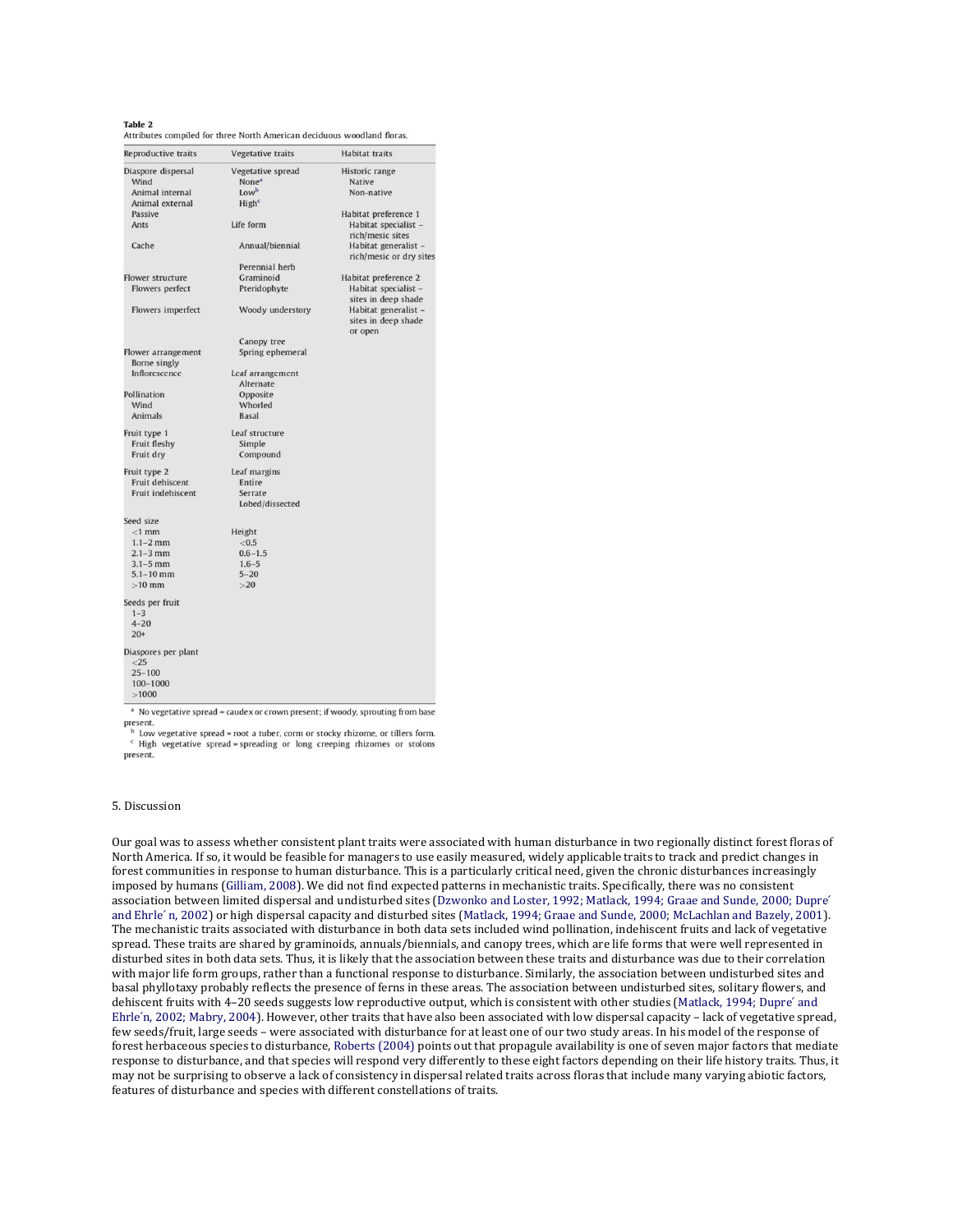*In contrast, we found a consistent association between habitat generalists and disturbance and habitat specialists with more pristine sites in Iowa and Massachusetts. A small data set of 13 plots from North Carolina allowed us to evaluate whether the same pattern was present in a third North American floristic providence, the Appalachian region. This data set consisted of 224 plant species sampled from plots located on four undisturbed, six logged and three abandoned agricultural sites. Species were classified into habitat characters identically to our other two data sets. A one-way analysis of variance with disturbance type as the grouping factor and habitat specialization as the response variable indicated the same association between disturbance and habitat in this data set. Undisturbed plots had an average of 12.9 species specializing on rich moist sites, while plots on former agricultural land had an average of only 6.8 specialist species. Logged sites were intermediate with 8.8 species (treatment MS = 36.0; F = 3.8; p = 0.06).* 

*We thus propose that degree of habitat specialization is a promising candidate as a general attribute for predicting plant response to human disturbance. This is especially encouraging given the wide disparity in the details of the past human disturbances experienced in these regions, and suggests that degree of habitat specialization can transcend both differences in floristic composition and site-specific details of the disturbance.* 

*We believe our results are particularly encouraging for managers because in many regions morphological trait data are not readily available, and compiling such data is a very time- intensive task and unlikely to be feasible for most managers to undertake. In contrast, with a list of species and a published flora, upwards of several hundred species can be coded for degree of habitat specialization in a matter of hours, and can then be used by managers, for example, to track the impact of current disturbance, to predict future impacts, and to target specific species for reintroduction or restoration.* 

The association of habitat specialization with disturbance as a key trait in our comparative study of two regional floras validates the findings of a number of site-specific studies that have found similar patterns, and reinforces the generality of this attribute. In a longterm retrospective study from a forest preserve near the city of Boston, USA, approximately 80 miles east of our Massachusetts study region, species with a habitat preference for rich, mesic forested sites were most likely to be extirpated from areas disturbed by human activity, particularly trails and foot traffic (Drayton and Primack, 1996). In another long-term retrospective study from Wisconsin, a state adjoining our Iowa study region, areas with high deer density experienced significant homogenization of the ground-layer flora, largely because habitat specialist species were replaced by habitat generalists (Rooney et al., 2004).

Similar patterns have also been found in many studies investigating the impact of human activities on European forests. For example, degree of habitat specialization was useful for distinguishing disturbed and undisturbed areas in European forests (Dupre' and Ehrle'n, 2002; Godefroid and Koedam, 2003; He ́rault and Honnay, 2007; Guirado et al., 2006). In an exemplary instance of species' habitat preference driving patterns of response to human disturbance, Dambrine et al. (2007) found a strong positive correlation between proximity to Roman settlements and species richness and frequency of nitrogen demanding species. They concluded that the long time span and relatively limited spatial scale of their study precluded dispersal limitation as an explanation. Rather, it was the effect of fertilization on the mineralization of soil organic matter in their nutrient limited system that explained the increased frequency of nutrient demanding species near past settlements (Dambrine et al., 2007).

In proposing to use degree of habitat specialization as a metric for response to human disturbance, it is important to emphasize that this attribute is not confounded with the very disturbances we are trying to track. Non-degraded native plant communities may be composed of species of both narrow and wide habitat breadth. A good example is the case of native Midwestern savannas (Brudvig and Mabry, 2008). These wood- lands have highly diverse ground-layer floras, including mixtures of xeric and mesic species, in different microsites resulting from variation in light, soil properties and a mixture of areas burned and protected from fire (Bray, 1960; Leach and Givnish, 1999).

Our findings do not negate the results of single-site studies, but suggest that to scale up or extrapolate regionally it may be important to look at more integrative plant attributes. Habitat specialization may have emerged as a consistent trait in our study because it synthesizes physiological and morphological traits that fail to reveal meaningful patterns when treated individually. For example, we found that ant seed dispersal was associated with undisturbed sites in Iowa, while low vegetation spread was associated with undisturbed sites in Massachusetts. Other site- specific studies have linked both traits with less disturbed areas (Grime, 1979; Matlack, 1994; Mabry, 2002). However, we would not have found a consistent pattern between our two regions had we not grouped species by habitat specificity: 12 of 16 (75%) of ant dispersed species in Iowa were mesic habitat specialists, and 44 of 68 (65%) of species with low vegetative spread in Massachusetts were mesic habitat specialists. Similarly, degree of patch isolation due to disturbance had a greater negative effect on forests specialist vs. generalist species in Sweden, possibly because these species also tended to exhibit similar morphological traits, i.e., colonial perennials that produce few seeds (Dupre' and Ehrle'n, 2002).

Despite our conclusions about the value of a more synthetic trait for comparative studies, we recognize that site-specific studies focused on understanding the relationship of specific mechanistic traits to disturbance have often helped pinpoint specific mechanisms of change (Dzwonko and Loster, 1992; Matlack, 1994; Graae and Sunde, 2000; Kirkman et al., 2004; Mayfield et al., 2006). In contrast, habitat traits may not necessarily reveal such mechanisms, but only patterns of change. We believe the two approaches have different but complementary aims: one to identify site-specific mechanisms of change, the second to track and predict change over broad spatial scales and floristically dissimilar floras.

Taking into account phylogenetic relationships among species may increase our chances of finding mechanistic traits that are generalizable across floras (Herrera, 1992). For example, a study in Iowa using taxonomically paired species showed that less common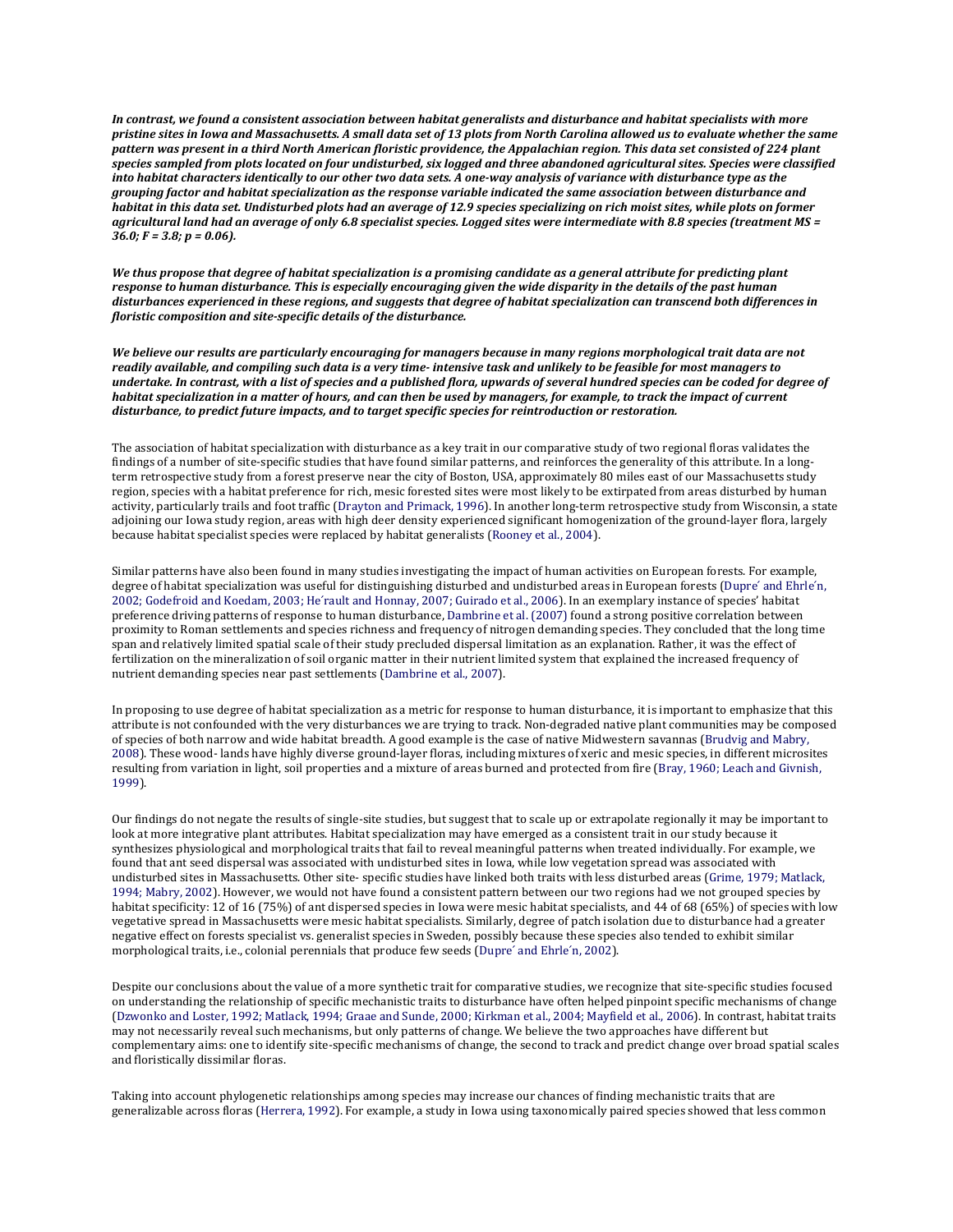species had larger seeds than closely related common species (Mabry, 2004). However, without the paired design that allowed species' relatedness to be factored out, these patterns would not have been evident. For instance, if an uncommon Viola was compared to a common and much larger seeded Podophyllum, the relationship between seed size and abundance would be obscured because species in the Berber- idaceae have larger seeds than species in the Violaceae. Comparative analyses often do not reveal this type of distinction unless the additional step is taken to include phylogeny. However, these analyses are unlikely to be feasible for managers because they require substantial training to conduct and interpret and are time consuming to perform.

Despite the evidence for a direct legacy of disturbance found on axis 2 in both data sets, it is important to note that much of the variation in the trait data was associated with abiotic variables on axis 1. Human disturbances have a well-documented impact on many of the variables associated with axis 1, including bulk density, pH and organic matter (Compton and Boone, 2000; Fraterrigo et al., 2005). This raises the possibility that there is a more complex soil–human disturbance interaction occurring along this axis. The original Iowa and Massachusetts studies were not designed to address the impact of disturbance on soil properties and the possibility that there are traitdisturbance associations mediated by soils is worthy of further investigation.

## 6. Conclusion

Our results suggest that the degree of habitat specialization is a good candidate for a simple metric to track the impact of past and ongoing human disturbance and as a general predictor of change in response to future human disturbance. We have confidence in our results because potential confounding factors were controlled by our use of an identical trait classification scheme and analytical methods in the comparison, and because our comparative approach validated the results of site-specific studies from both the United States and Europe. We believe our results can be readily applied by managers because habitat specialization is a relatively quick and simple way to classify plant species. It therefore has the potential to identify groups of species most likely to decline as human disturbances intensify and to target species for conservation and restoration.

#### Acknowledgements

We thank Fritz Gerhardt and Scott Pearson for use of the Massachusetts and North Carolina plant distribution data, and Lars Brudvig for his comments on the manuscript. The research for this project was partially funded by the Leopold Center for Sustainable Agriculture at Iowa State University.

## References

Barbour, M.G., Billings, W.D., 2000. North American Terrestrial Vegetation. Cam- bridge University Press, Cambridge.

Barkely, T.M., 1986. Flora of the Great Plains. University Press of Kansas, Lawrence. Bray, J.R., 1960. The composition of savanna vegetation in Wisconsin. Ecology 41, 721–732.

Brudvig, L.A., Mabry, C.M., 2008. Trait-based filtering of the regional species pool to guide understory plant reintroductions in Midwestern oak savannas. USA. Rest. Ecol. 16, 290–304.

Compton, J.E., Boone, R.D., 2000. Long-term impacts of agriculture on soil carbon and nitrogen in New England forests. Ecology 81, 2314–2330.

Dambrine, E., Dupouey, J.-L., Lau"t, L., Humbert, M., Thinon, M., Beaufils, T., Richard, H., 2007. Present forest biodiversity patterns in France related to former Roman agriculture. Ecology 88, 1430–1439.

Drayton, B., Primack, R.B., 1996. Plant species lost in an isolated conservation area in metropolitan Boston from 1894 to 1993. Con. Bio. 10, 30–39. Dupre ́, C., Ehrle ́n, J., 2002. Habiat configuration, species traits and plant distribu- tions. J. Ecol. 90, 796–805.

Dzwonko, Z., Loster, S., 1992. Species richness and seed dispersal to secondary woods in southern Poland. J. Biogeogr. 19, 195–204.

Fraterrigo, J.M., Turner, M.G., Pearson, S.M., Dixon, P., 2005. Effects of past land use on spatial heterogeneity of soil nutrients in southern Appalachian forests. Ecol. Monogr. 75, 215–230.

Gerhardt, F., Foster, D.R., 2002. Physiographic and historical effects on forest vegetation in central New England, USA. J. Biogeogr. 29, 1421–1437. Gilliam, F.R., 2008. The ecological signifcance of the herbaceous layer in temperate forest ecosystems. BioScience 57, 845–858.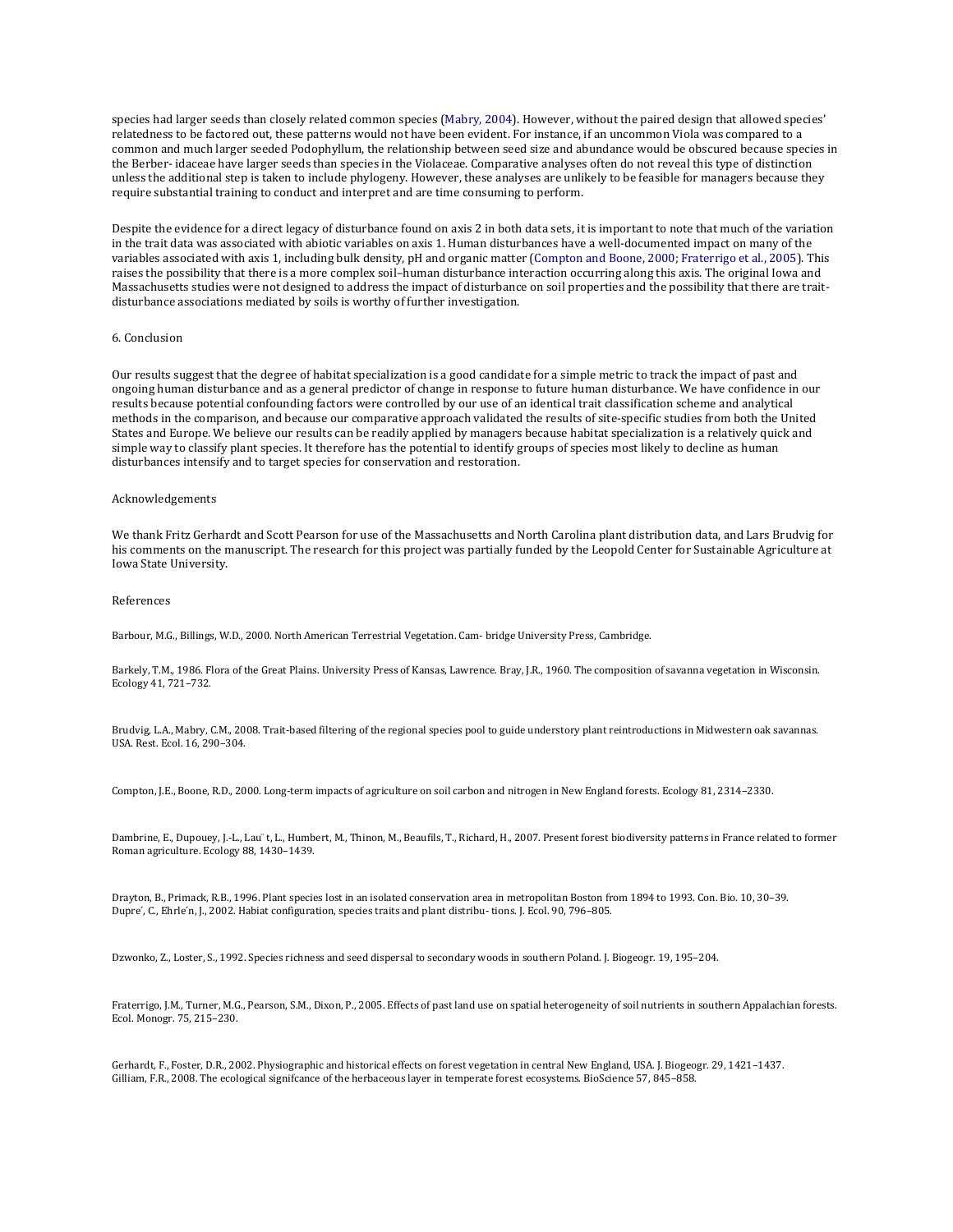Gleason, H.A., Cronquist, A., 1991. Manual of Vascular Plants of Northeastern United States and Adjacent Canada. The New York Botanical Garden, Bronx, NY.

Graae, B.J., Sunde, P.B., 2000. The impact of forest continuity and management on forest floor vegetation evaluated by species traits. Ecography 23, 720–731.

Godefroid, S., Koedam, N., 2003. How important are large vs. small forest remnants for the conservation of the woodland flora in an urban context? Global Ecol. Biogeogr. 12, 287–298.

Grime, J.P., 1979. Plant Strategies and Vegetation Processes. John Wiley & Sons, New York, NY.

Guirado, M., Pino, J., Roda`, R., 2006. Understory plant species richness and composition in metropolitan forest archipelagos: effects of forest size, adjacent land use and distance to the edge. Global Ecol. Biogeogr. 15, 50–62.

Herault, B., Honnay, O., 2007. Using life-history traits to achieve a functionnal classification of habitats. Appl. Veg. Sci. 10, 73–80. Herrera, C.M., 1992. Historical effects and sorting processes as explanations for contemporary ecological patterns: character syndromes in Mediterranean woody plants. Am. Nat. 140, 421–446.

Higgins, S.I., Nathan, R., Cain, M.L., 2003. Are long-distance dispersal events in plants usually caused by nonstandard means of dispersal? Ecology 84, 1945– 1956.

Kirkman, L.K., Coffey, K.L., Mitchell, R.J., Moser, E.B., 2004. Ground cover recovery patterns and life-history traits: implications for restoration obstacles and opportunities in a species-rich savanna. J. Ecol. 92, 409–421.

Leach, M.K., Givnish, T.J., 1999. Gradients in the composition, structure, and diversity of remnant oak savannas in southern Wisconsin. Ecol. Monogr. 69, 353– 374.

Mabry, C.M., 2000. Floristic Analysis of Central Iowa Woodlands, and Comparison of Reproduction and Regeneration in Common and Restricted Species. PhD Dissertation. Iowa State University, Ames.

Mabry, C.M., 2002. Effects of cattle grazing on central Iowa woodlands. J. Iowa Acad. Sci. 109, 53–60.

Mabry, C.M., 2004. The number and size of seeds in common versus restricted woodland herbaceous species in central Iowa, USA. Oikos 107, 497–504. Mabry, C.M., Ackerly, D.A., Gerhardt, F., 2000. Landscape and species level distribution of morphological and life history traits in a temperate woodland flora. J. Veg. Sci. 11, 213–224.

Mabry, C.M., Gerkin, M.E., Thompson, J.R., 2008. Seasonal storage of nutrients by perennial herbaceous species in undisturbed and disturbed deciduous hardwood forests. Appl. Veg. Sci. 11, 35–42.

Matlack, G.R., 1994. Plant species migration in a mixed-history forest landscape in eastern North America. Ecology 75, 1491–1502.

Mayfield, M.M., Ackerly, D., Daily, G., 2006. The diversity and conservation of plant reproductive and dispersal traits in human-dominated tropical landscapes. J. Ecol. 94, 522–536.

McCune, B., Grace, J.B., 2002. Analysis of Ecological Communities. MjM Software Design, Gleneden Beach Oregon.

McIntyre, S., Dıaz, S., Lavorel, S., Cramer, W., 1999. Plant functional types and disturbance dynamics – introduction. J. Veg. Sci. 10, 604–608.

McLachlan, S.M., Bazely, D.R., 2001. Recover patterns of understory herbs and their use as indicators of deciduous forest regeneration. Con. Bio. 15, 98–110. Moretti, M., Legg, C., 2006. Predictive value of plant and animal traits to fire. For. Ecol. Manage. 234 (S1), 164.

Muller, R., Bormann, F., 1976. Role of Erythronium americanum Ker. in energy flow and nutrient dynamics of a northern hardwood forest system. Science 193, 1126–1128.